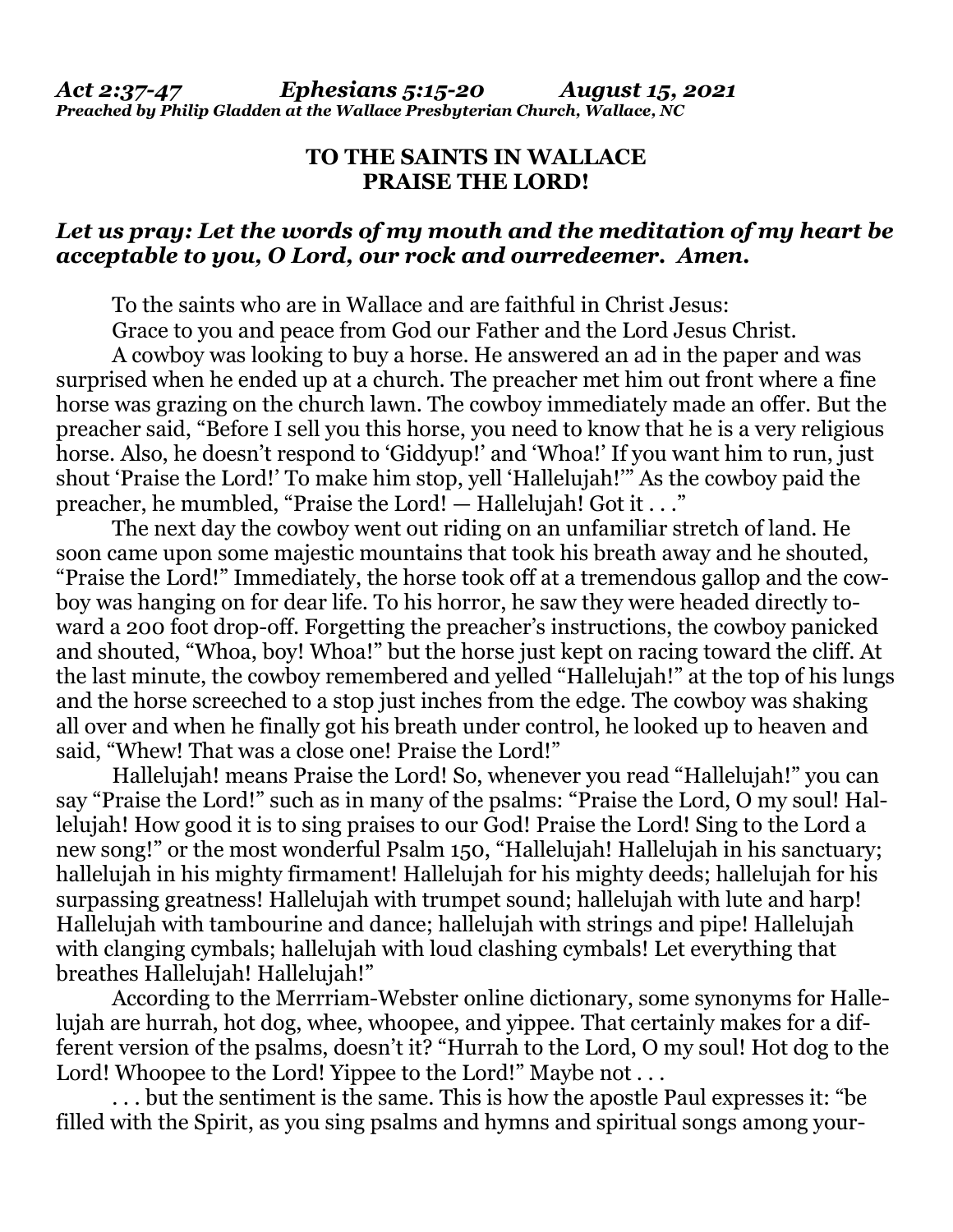selves, singing and making melody to the Lord in your hearts, giving thanks to God the Father at all times and for everything in the name of our Lord Jesus Christ." (Ephesians 5:19-20) What a wonderful description of God's people giving thanks and praising the Lord — "Hallelujahing!" if you will. It sounds a lot like Luke's picture of the first believers who had their lives turned around when they confessed their sins and received the gift of the Holy Spirit: "Day by day, as they spent much time together in the temple, they broke bread at home and ate their food with glad and generous hearts, praising God and having the goodwill of all the people." (Acts 2:46-47a)

 As Paul continues to give instructions about how to live as God's people — how to live a life worthy of the calling to which we have been called — he urges us to "Be careful then how you live." He then draws three distinct contrasts: (1) Not as unwise people but as wise; (2) Not as foolish people, but folks who understand what the will of the Lord is; and (3) Don't get drunk with wine, but be filled with the Spirit. In that last instruction, Paul may have had in mind not having too much to drink, but he could also have meant, "Watch out for anything that will dull your senses to what God is doing in your life and in the world, for that will only draw you away from God's ways." Instead, Paul says, "be filled with the Spirit" and, when you are, you will find yourself living a life full of praise and thanksgiving, a life full of "Hallelujahing!" Paul says something very similar in his letter to the Colossian Christians: "And whatever you do, in word or deed, do everything in the name of the Lord Jesus, giving thanks to God the Father through him." (Colossians 3:17) In other words, as we have heard in other places in Ephesians and in Jesus' Sermon on the Mount, Paul is talking about a way of life, an orientation toward God that guides everything we do. He is talking about a life full of praise and thanksgiving.

 G.K. Chesterton, the early 20th century British writer and lay theologian, wrote, "When it comes to life, the critical thing is whether you take things for granted or take them with gratitude." That's something of a restatement of what the 4th century Bishop of Milan Ambrose said, "No duty is more urgent than that of returning thanks." And both of those thoughts reminded me of an article I read years ago on the last page of an issue of *Southern Living* magazine, about the pig under the oak tree. Although I couldn't find the reprint of that particular article, I did find what is probably the original, a poetic fable by the famous 19th century Russian writer Ivan Andreyevich Krylov, called "A Hog Under an Oak."

> *A Hog under a mighty Oak Had glutted tons of tasty acorns, then, supine, Napped in its shade; but when awoke, He, with persistence and the snoot of real swine, The giant's roots began to undermine.*

*"The tree is hurt when they're exposed," A Raven on a branch arose. "It may dry up and perish — don't you care?"*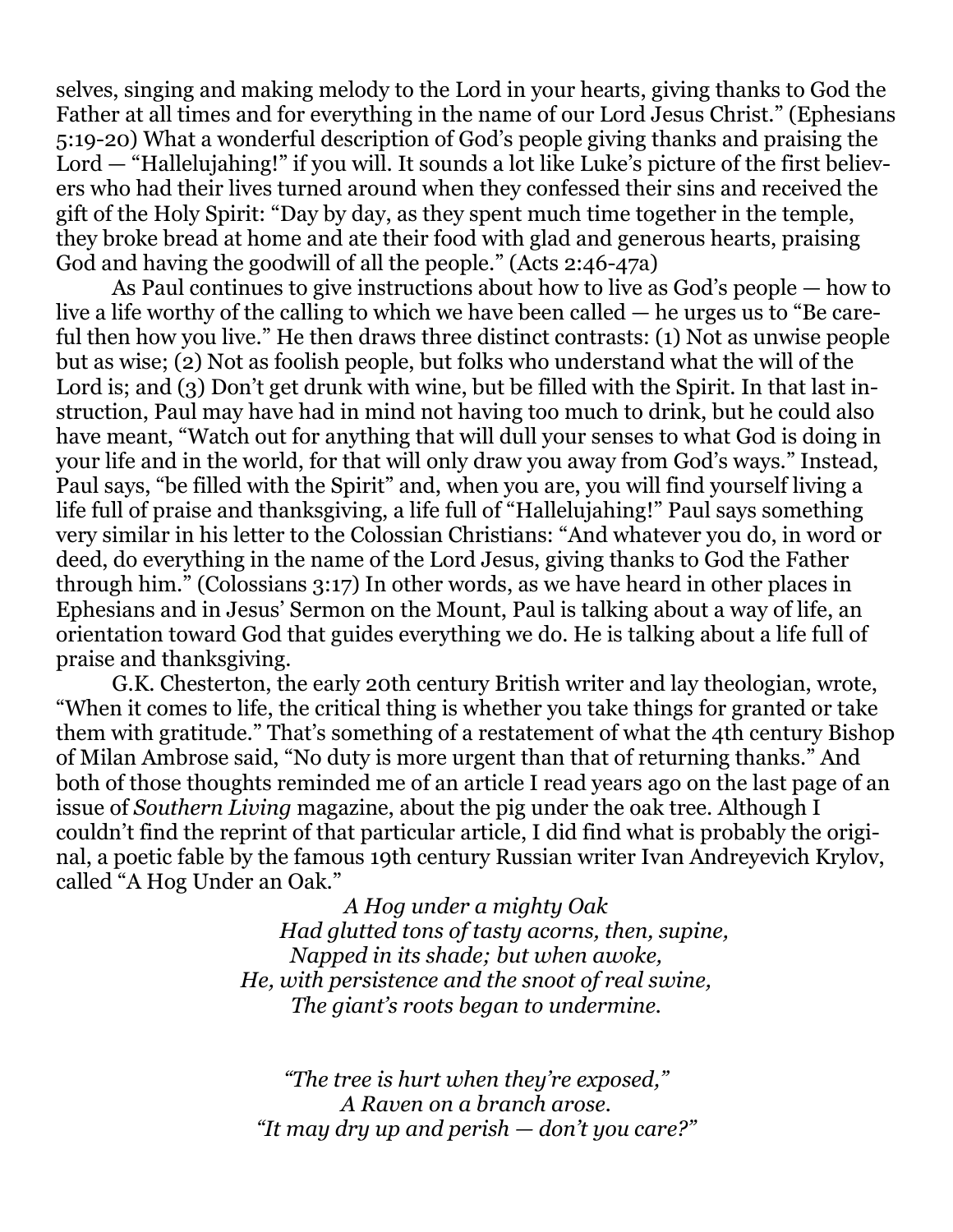*"Not in the least!" The Hog raised up its head. "Why would the prospect make me scared? The tree is useless; be it dead Two hundred fifty years, I won't regret a second. Nutritious acorns — only that's what's reckoned."* 

*"Ungrateful pig!" The tree exclaimed with scorn. "Had you been fit to turn your mug around You'd have a chance to figure out Where your beloved fruit is born."* 

 The story in *Southern Living* warns, "Don't be like the hog, who never stops to look up to see where the acorns come from and to give thanks."

 That's why we sing in worship or, as our final hymn today puts it, "No storm can shake my inmost calm while to that Rock I'm clinging. Since Christ is Lord of heaven and earth, how can I keep from singing?" We sing to lift up our heads and our hearts and give thanks to God the Father in the name of our Lord Jesus Christ.

 And we have been blessed in the Presbyterian Church with our "new" (published in 2013) *Glory to God* hymnal. Perhaps you've never thought about the importance of praising God with psalms and hymns and spiritual songs, singing and making melody to the Lord in our hearts. In an early review of the "new" hymnal, Gary Panetta wrote, "We are beset by challenges of our own . . . wrenching divisions within the church; widespread ignorance of Christian teaching and practice; empty spiritualities that fail to satisfy; and shaken faith in human progress. All of these are symptoms of a single ill: We are more preoccupied with ourselves, and our own efforts, than with God."

 Did you know our hymnal is divided into three major sections under the title "Hymns, Psalms, and Spiritual Songs"? They are: God's Mighty Acts; The Church at Worship; and Our Response to God. Again, from the review, "To sing these hymns in order is to sing the story of salvation — and to pray and respond to God's invitation to join in the mission of redemption. The hymnal reminds us that we are a people of mission and that mission is not about us. It's about God. And this God loves the world." He ends his review with this call: " 'Glory to God' may look like just another hymnal. But it is not. This hymnal is a call to the stories of God's mighty acts — for refreshment, reorientation and renewal. It is a call to turn our hearts to God."<sup>1</sup>

 When Nancy and I served as co-pastors of the Stanley White Presbyterian Church in Roanoke Rapids, NC in the late 1980's and through the 1990's, I sang in the small choir. There were about eight of us and we only sang every once in a while. I sang in the bass section on the back row, between Carlton and Bruce. By his own admission, Carlton did not have a very good singing voice and really couldn't follow the notes. But Carlton would always say, "I may not be able to sing very well, but like the psalm says, 'Make a joyful noise unto the Lord.' I'm joyful and I'm making noise!"

 St. Augustine, the important 4th/5th century Bishop of Hippo in North Africa, said, "A Christian should be an Alleluia from head to toe, the praise of God saturating